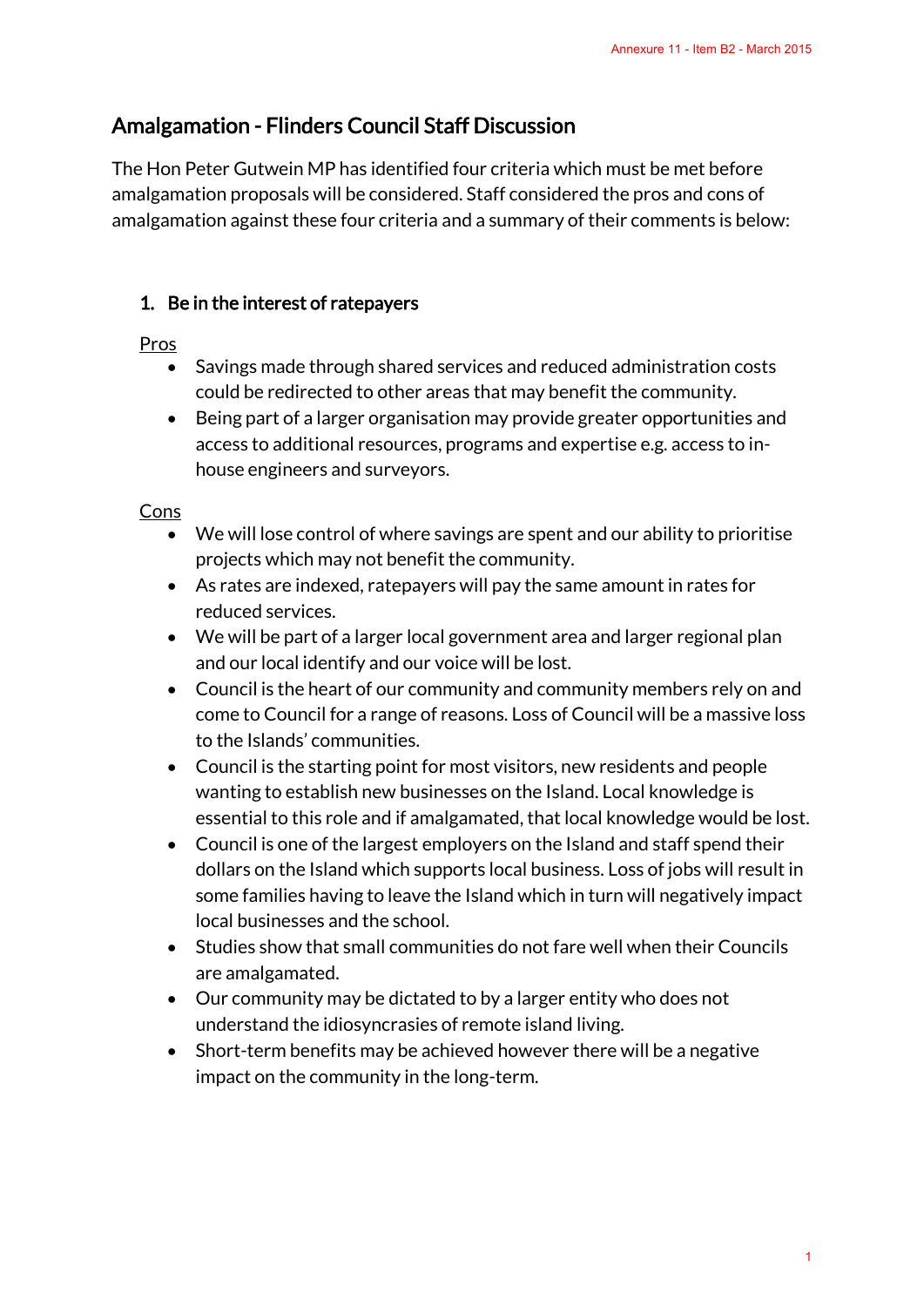## 2. Improve the level of service for communities

#### Pros

- Council and the Island in general do lack expertise in some areas and Council has already successfully followed the path of shared services in a number of areas in order to address this lack of expertise.
- Council also has expertise in some areas that could be shared with other Councils e.g. community development.

#### Cons

- Due to the Island's remoteness, there will be a loss of services for our communities as service providers will have to be brought in by plane or boat which will be too expensive to maintain.
- Without resident service providers, works will be on a scheduled basis only (coming in by plane or boat) and we will lose the ability to provide services as and when required and to solve problems that need immediate attention e.g. road standards across the Island would decline.
- The level of service Council currently provides the community contributes to the reason why most people chose to live here. It helps market the Island and many regular visitors and new residents cite programs run by Council as one of the reasons for their commitment to the Island e.g. school holiday program. A reduction in services would adversely affect the population and the economy of the Islands. Annexure 11 - Item B2 - March 2015<br>
n some areas and<br>
of shared services in a<br>
ertise.<br>
be shared with other<br>
of services for our<br>
ought in by plane or boat<br>
n a scheduled basis only<br>
lity to provide services<br>
eed immediat
- Resident staff have a good work ethic and take pride in the quality of their work as the community holds them accountable. Non-resident workers may not have the same level of commitment.
- If the main work force is located off island a loss of local knowledge will impact on services provided.
- Being a remote part of a larger local government area, our communities' service needs will have a lower priority to those areas that are highly visible.
- We have proven to the Government through our Planning Scheme that we have unique differences to other areas in Tasmania. These differences may not be respected if we become part of a larger local government entity and we may become over regulated and under governed.

#### 3. Preserve and maintain local representation

#### Cons

- If amalgamated, our relatively low population numbers would result in minimal local representation on the new Council.
- Our one or two Councillors would be required to travel to the mainland regularly limiting their availability and accessibility to our communities.
- There would be a reduction in resident staff resulting in a loss of local knowledge and representation.